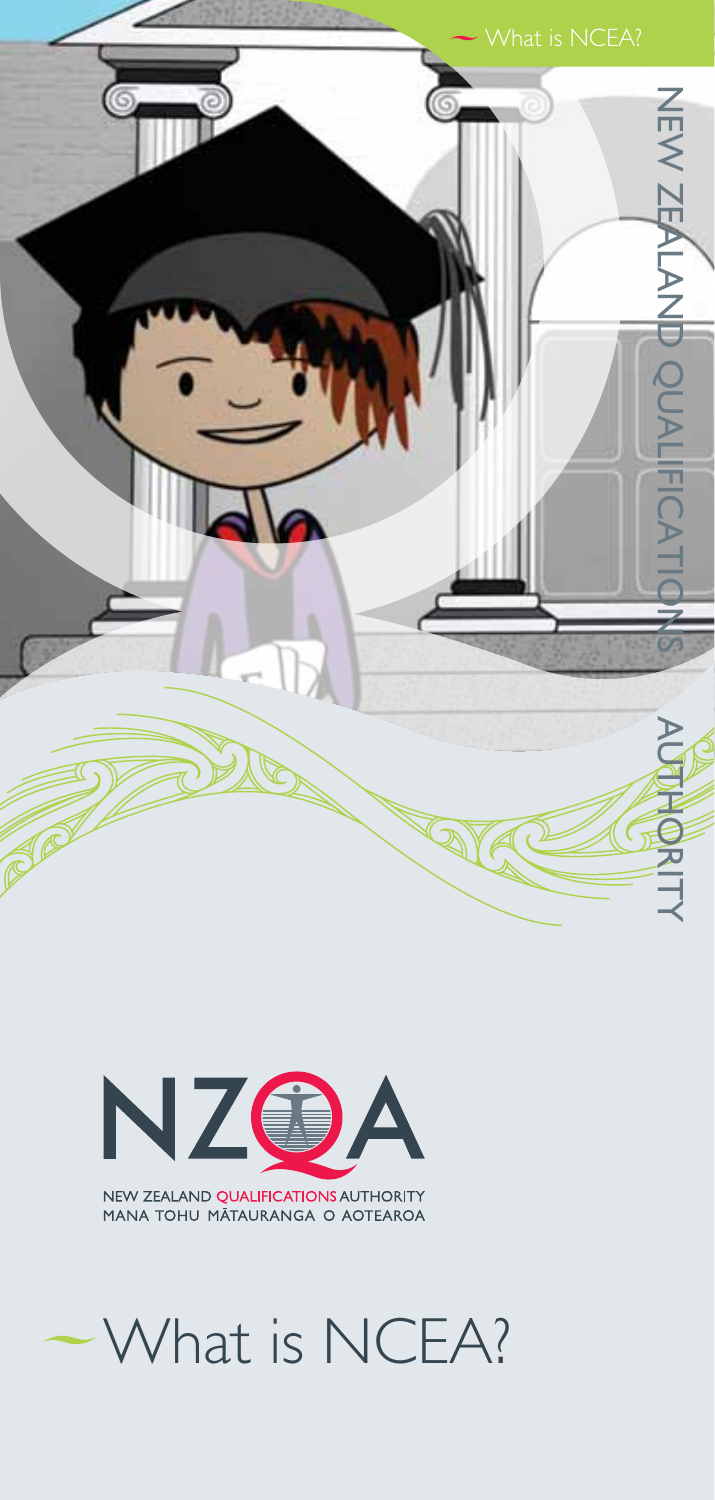## What is NCFA?

NCEA is the main qualification for secondary school students in New Zealand.

NCEA stands for the National Certificate of Educational Achievement. And it comes in three levels: 1, 2 and 3 which students work through from years 11 to 13.

NCEA is for all students – some may be heading for university, others may be planning to do an apprenticeship, still others may want to learn mostly practical skills and get a job straight away after leaving school. Your subject choices will be influenced by the path you're thinking of taking.

#### Earning credits

In the old days students sat a single three-hour exam at the end of the year to find out what they'd learned in a subject.



With NCEA, there are still important national exams (called external assessment) at the end of the year but you can also be tested, or assessed, throughout the year – that's called internal assessment because it happens "in" school.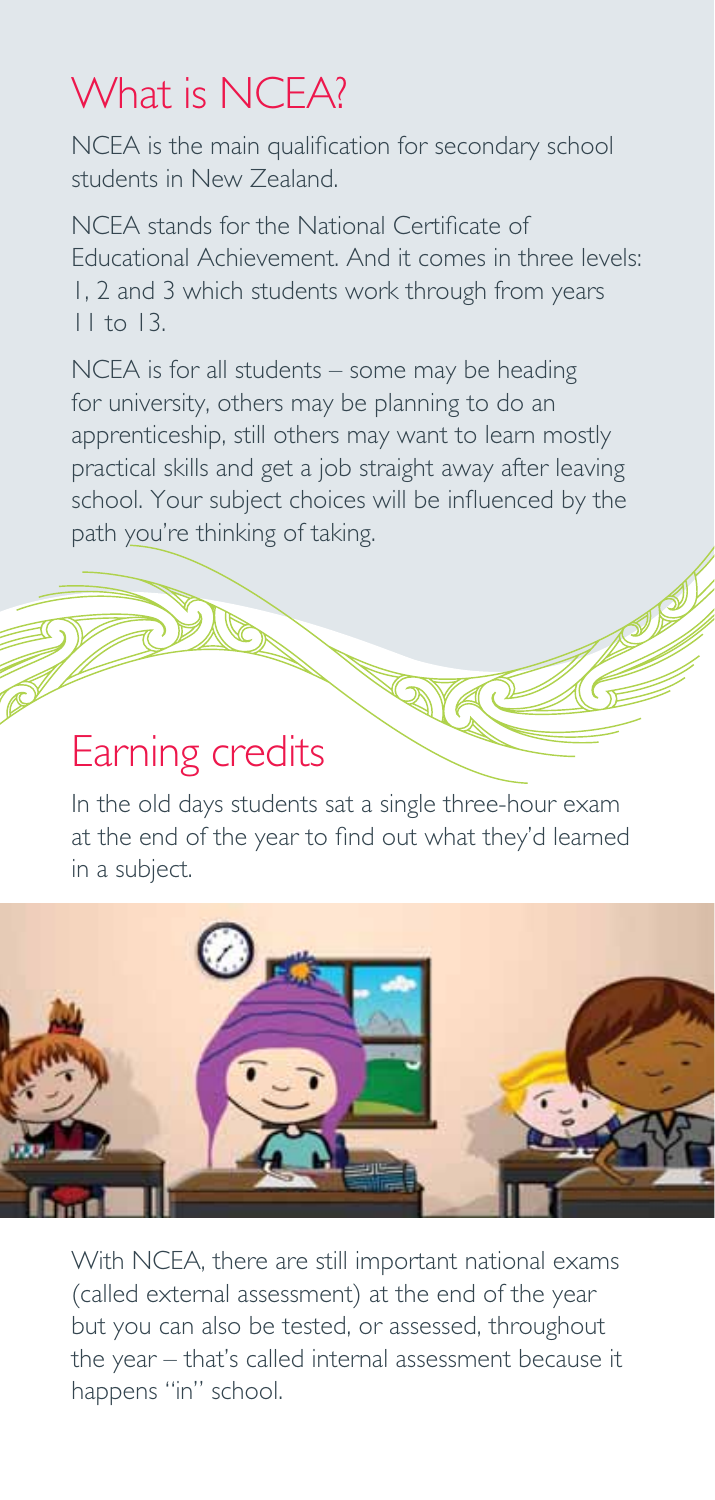

Internal assessment may sound like a lot more work, but there are some things you can't test in a sit-down exam – Why just write about a science experiment when you could do the experiment in the lab and see the real results; Why write about delivering your mihi in te reo Mäori when you could stand up and say it?

With NCEA, subjects are divided up into all the things you need to know and be able to do – they're called standards because they set the standard.

Each standard is worth credits – and credits count towards the final qualification. A subject such as level 1 English may be made up of between four and ten standards, worth 20 or more credits.

Instead of doing one three-hour exam on the whole subject of English, a course could include a standard in formal writing such as a job application and another in creating and delivering a speech. Some of these standards will be tested in an exam at the end of the year and some will be assessed during the year.

To get a level 1 NCEA qualification, you need to achieve 80 credits. These also need to include some standards in reading, writing and maths (literacy and numeracy).

You can build up credits during the year – or even over more than one year – and once you've got credits, they last forever. And you can keep track of how many credits you're stacking up as you go along.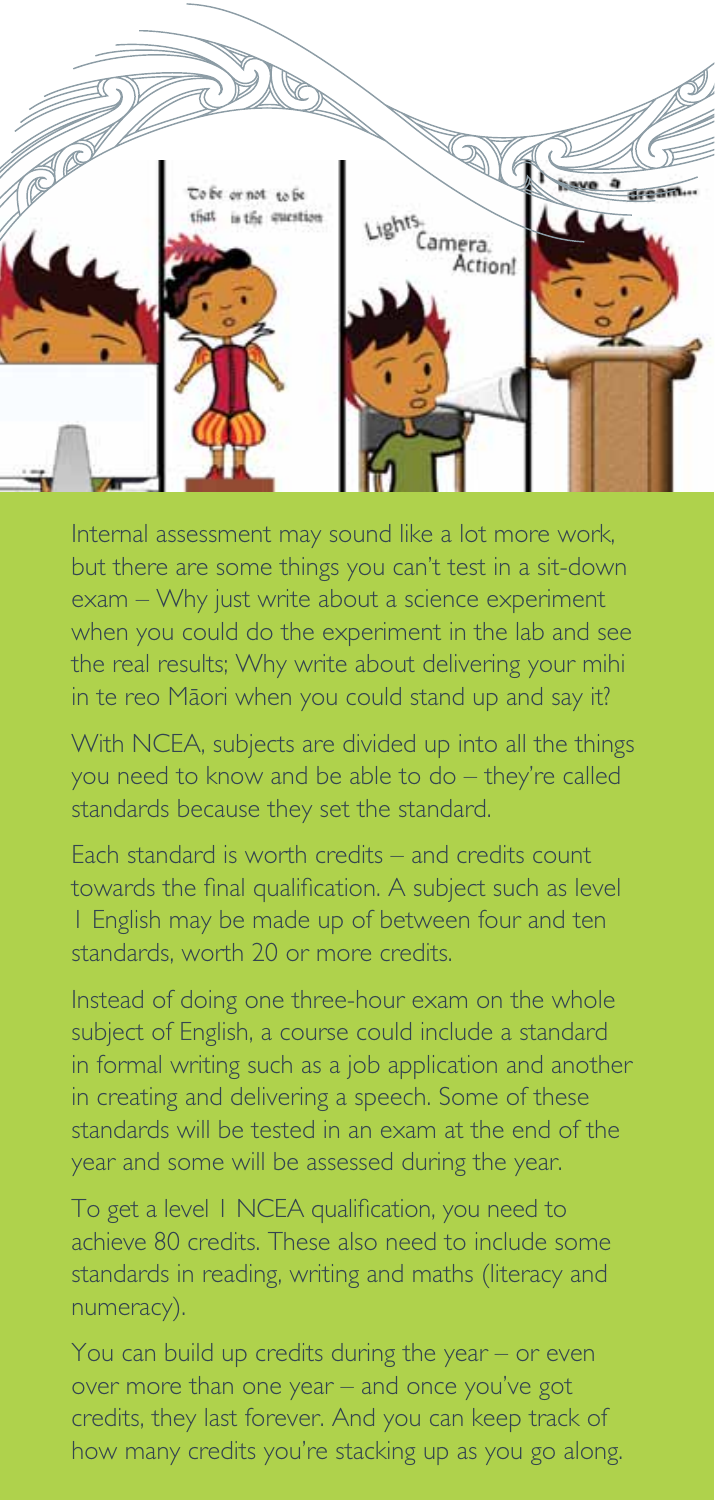## Aim high

When you get your results, you'll know how many credits you've got – but your results tell you a lot more than just – "NCEA level 1, passed."

Your results show the result for each standard – with a letter next to each one – N, A, M, E.

They stand for Not Achieved, Achieved, Merit, and Excellence. They tell you how well you did in reaching the standard.

The thing to remember is that these days E is for Excellence! In the old days an E was bad news.

You won't get more credits for getting Merit and Excellence but there are good reasons for aiming high.

If you get enough credits with Merit or Excellence – at least 50 – you'll get Merit or Excellence included on your NCEA qualification – it's called Certificate Endorsement.

It's a good reason to keep aiming high, even after you've reached 80 credits.

Merit and Excellence can also be useful if you're doing well in a particular subject, or 'course'.

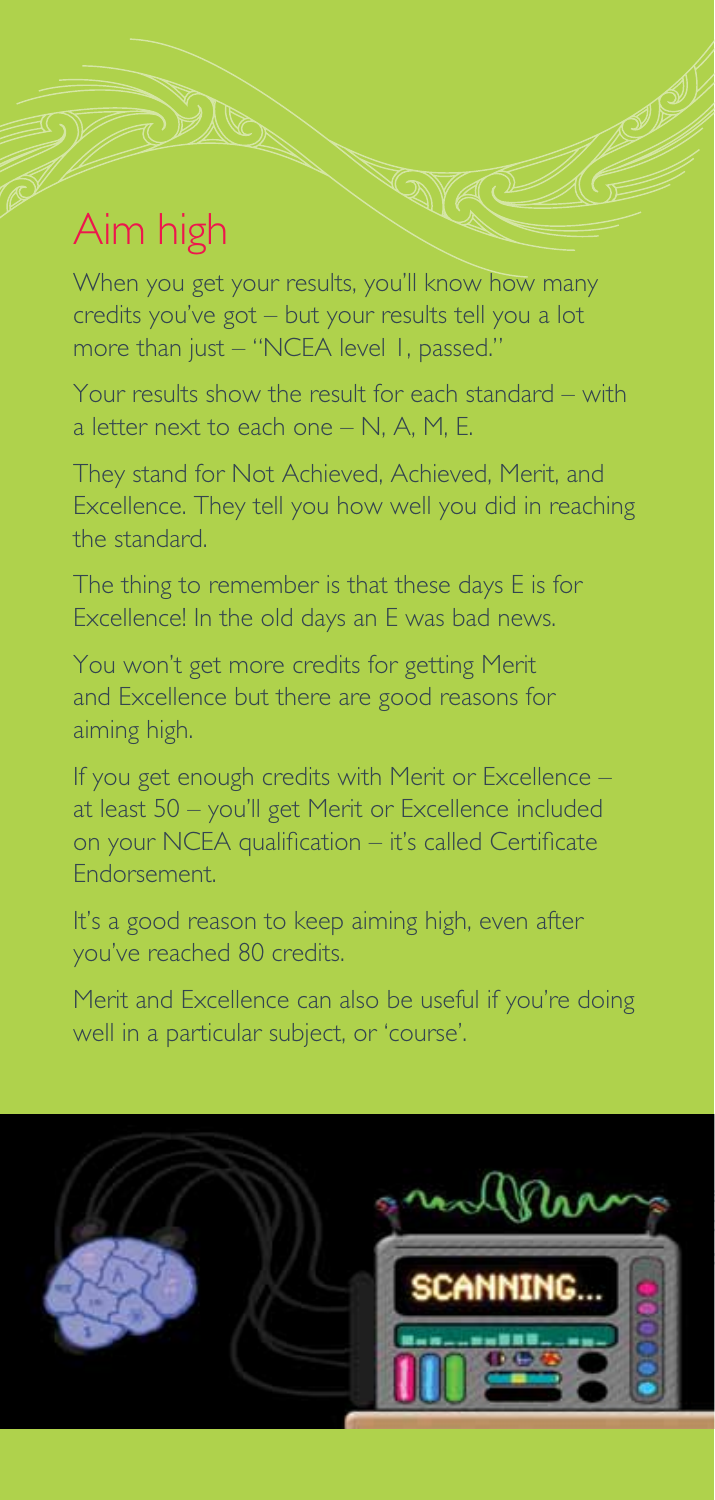If you get 14 credits with Merit (or Excellence) in a particular course e.g. maths, or music you will get Course Endorsement.

That will help when you're showing results to people after you've left school – with getting a job or getting into the tertiary course of your choice.

#### Journey in the right direction

Your time at secondary school is bit like a journey. It might start off feeling like you're in a foreign land but you'll soon start becoming more familiar with the territory, exploring new places and ideas.

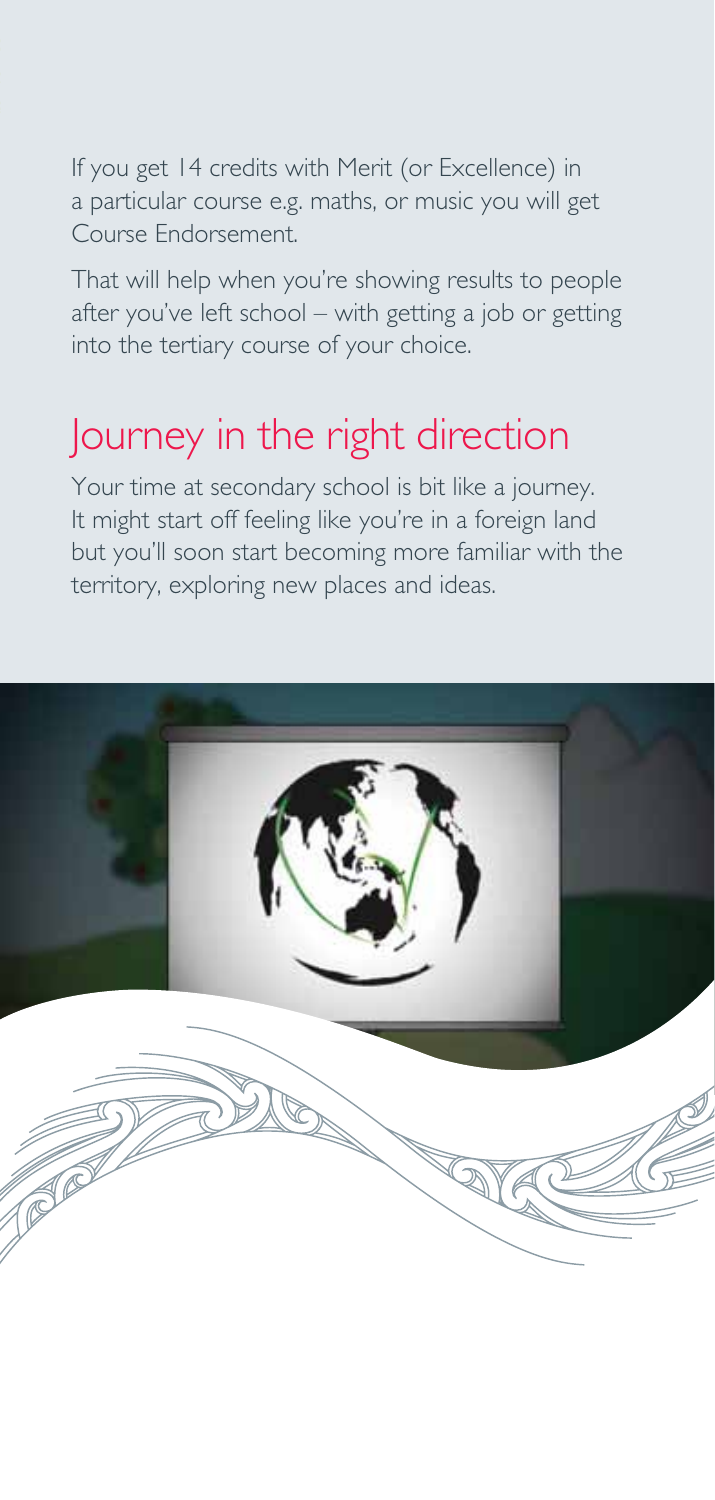

Just like any journey it helps to have an idea where you want to go, and a map so you can plan how to get there. You want to know that the subjects you're studying are taking you in the right direction. It's important to think about what subjects you're getting credits in and to try to aim high.

If you're aiming for a job or tertiary course, you need to get credits in the standards that will be useful to employers or that the university or other tertiary institution will expect to see in your results. A particular combination of subjects, mostly at level 3, make up University Entrance.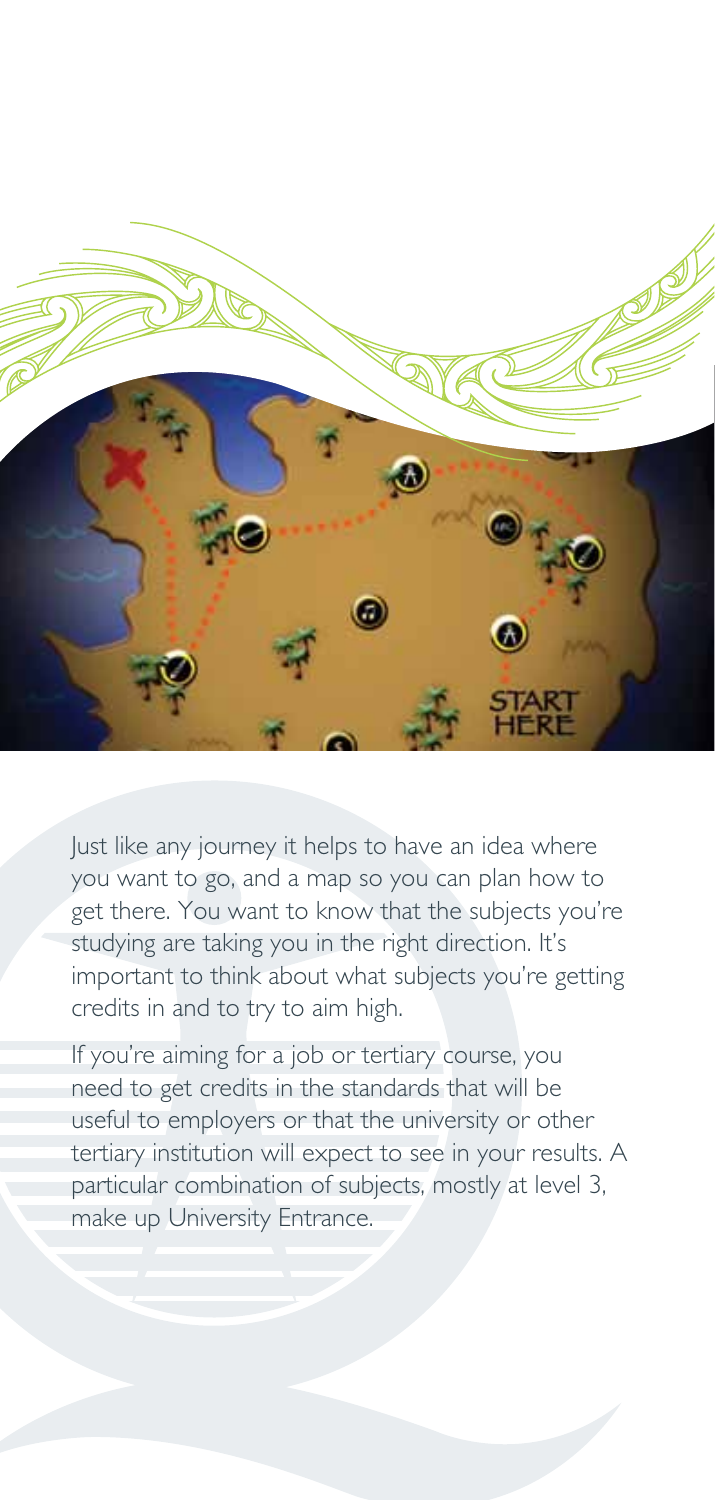

But just because you've got University Entrance doesn't mean you can just turn up for any university course you like. These days universities want to see lots of Merits or Excellences in your results – another good reason for aiming high.

### **Summary**

Make sure the standards you are studying are going to give you the results you need to do what you want to do when you leave school. Because NCEA is recognised internationally, it means you can even study at an overseas university.

And make sure you're getting your best possible results – as many Excellences or Merits as possible.

If you've got questions, discuss them with your parents or whanau. Or talk to the experts: Ask your teachers, go to the NZQA website – www.nzqa.govt.nz/ncea – or phone NZQA on 0800 697 296